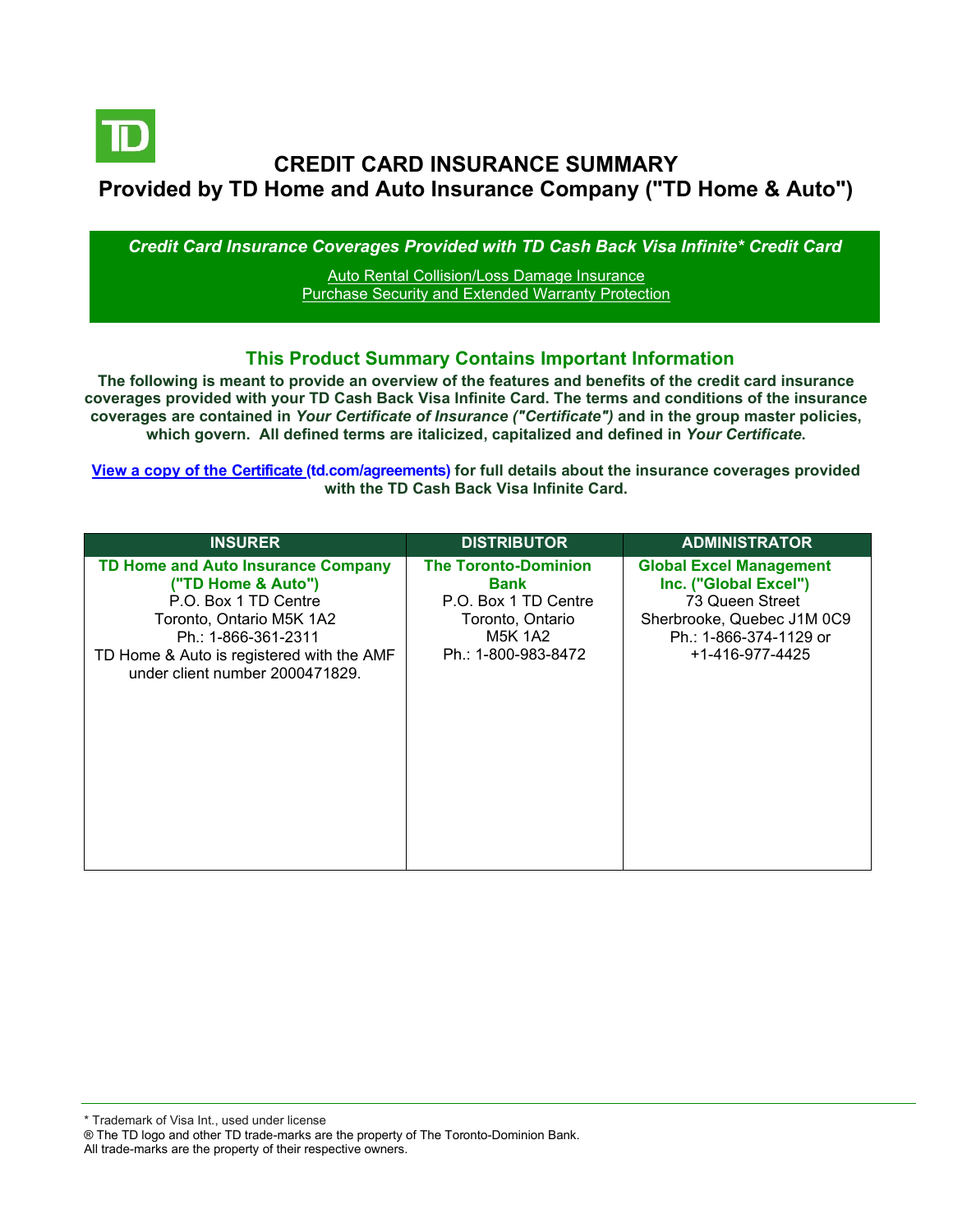

## **General Information You Need to Know**

The following is applicable to **all insurance coverages** provided with the TD Cash Back Visa Infinite Card, unless otherwise specified*:*



**Complaint Handling:** For information about our complaint processing policy and where a complaint may be filed, please visit our Customer Service & Problem Resolution page at: **<https://www.tdinsurance.com/customer-service/problem-resolution>**.



**Misrepresentation:** *You* must be accurate and complete in *Your* dealings with the *Insurer* at all times. The *Insurer* will not pay a claim if *You*, any person insured under *Your Certificate* or anyone acting on *Your* behalf makes a misrepresentation, attempts to deceive or mislead the *Insurer*, or makes a fraudulent, false or exaggerated statement or claim.



**Cancellation:** Insurance coverages are considered canceled on the date the credit card account is closed. If, at any time, *You* don't want these insurance coverages, *You* can decide not to use them or contact *Your* credit card provider to apply for a different credit card with alternative insurance coverages.



**Cost:** Your TD Cash Back Visa Infinite Card has an annual fee charged by your credit card provider. No additional fee will be charged for the insurance coverages provided with the TD Cash Back Visa Infinite Card.



**Claims:** *You* must report *Your* claim to *Our Administrator* by calling 1-866-374-1129 no later than the following time limits after the covered event(s) occurred:

- **Auto Rental Collision/Loss Damage Insurance** 
	- $\circ$  48 hours; refer to section "Description of Insurance Coverage" for full details.
- **Purchase Security and Extended Warranty Protection**
	- o 90 days; refer to section 6 "How To Submit A Claim".

Once *We* have approved the claim, *We* will notify *You* and payment will be made within 60 days. If the claim has been denied, *We* will inform *You* of the claim denial reasons within 60 days. *You* can appeal the decision by submitting new information to *Our Administrator*. For complete details, please see the applicable claims section (as listed above) in *Your Certificate.*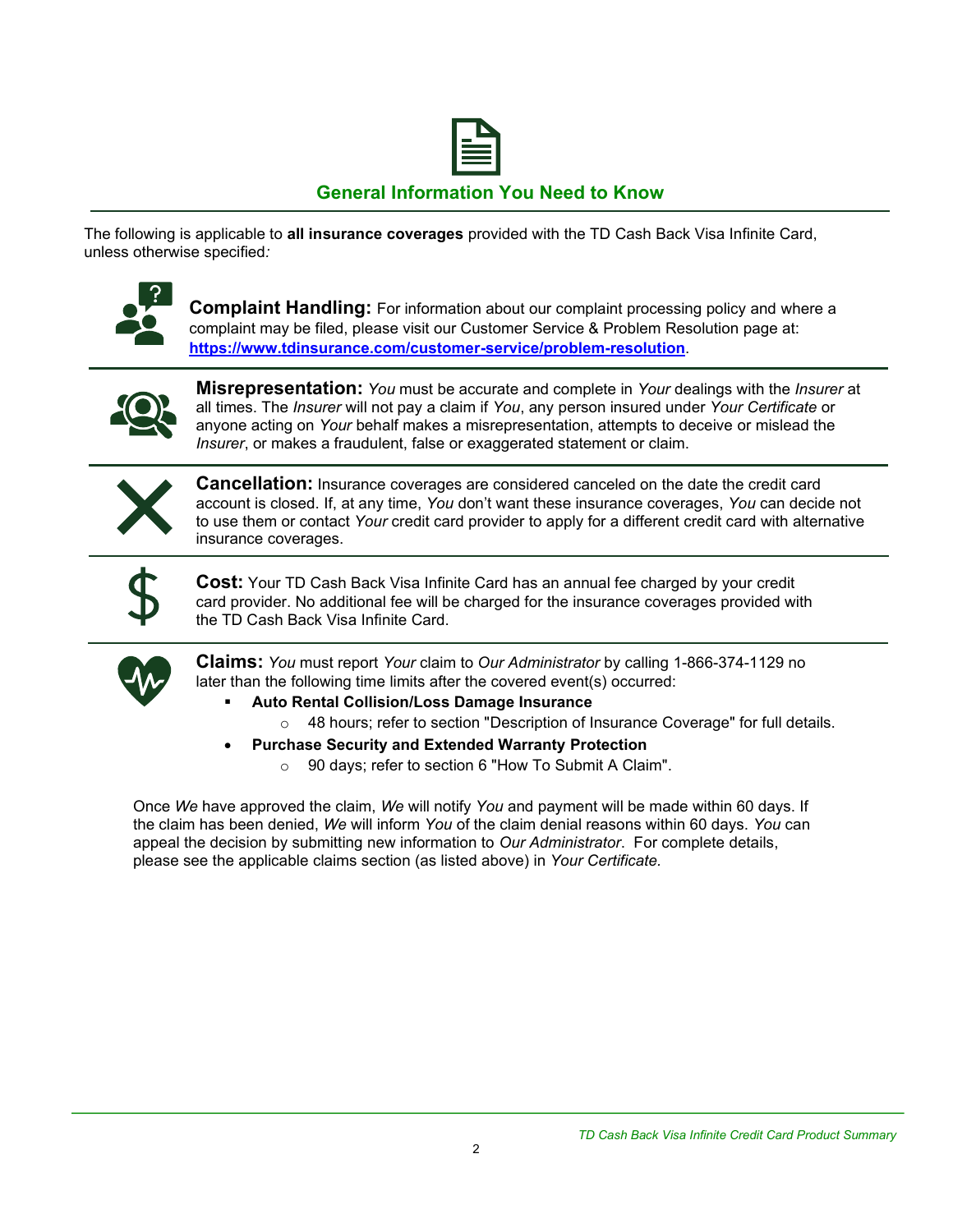## **General Information You Need to Know**



| Eligibility:                                             |                                                                                                                                                    |                                                                                                                                                                                                                                                                                                                    |
|----------------------------------------------------------|----------------------------------------------------------------------------------------------------------------------------------------------------|--------------------------------------------------------------------------------------------------------------------------------------------------------------------------------------------------------------------------------------------------------------------------------------------------------------------|
| <b>Benefit</b>                                           | Who is Eligible                                                                                                                                    | <b>Additional Eligibility Requirements</b>                                                                                                                                                                                                                                                                         |
| <b>Auto Rental Collision/Loss</b><br>Damage Insurance    | <b>Primary Cardholder or</b><br>Additional Cardholder who<br>presents themself in person<br>at the Rental Agency and<br>signs the rental contract. | The Cardholder must decline the<br>Rental Agency's CDW or its<br>equivalent<br>The Cardholder takes<br>٠<br>possession of the rental vehicle<br>and complies with the terms of<br>the rental vehicle policy<br>The Cardholder must be a<br>resident of Canada<br>The credit card must be in good<br>п<br>standing. |
| <b>Purchase Security and</b><br><b>Extended Warranty</b> | <b>Primary Cardholder</b><br><b>Additional Cardholder</b>                                                                                          | Purchase(s) made by the<br>$\mathcal{L}_{\mathcal{A}}$<br>Account Holder(s) (Exclusions<br>Apply).<br>The credit card must be in good<br>standing; and<br>The Account Holder must be a<br>٠<br>resident of Canada.                                                                                                 |

**Note:** For full details, please see the "Eligibility" section and/or the definition of "*Insured Person*" in each *Certificate*.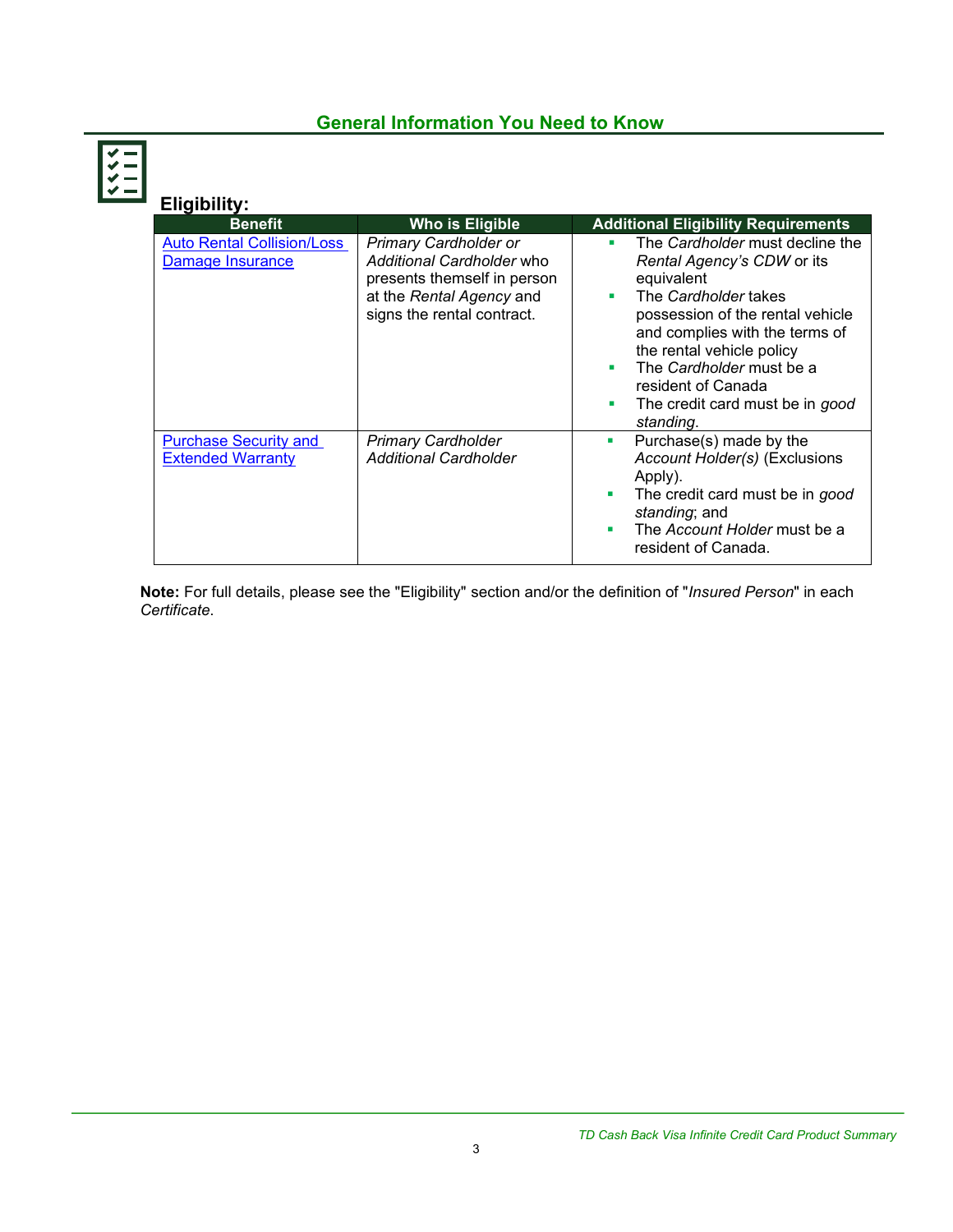<span id="page-3-0"></span>

## **Auto Rental Collision/Loss Damage Insurance**

*Issued by TD Home & Auto under Group Policy Number TDV092010 (the "Policy") to The Toronto-Dominion Bank (the "Policyholder"). Global Excel provides Claims and Assistance services under the Group Policy.*

#### **What is included in this coverage?**

Auto Rental Collision / Loss Damage Insurance provides replacement and/or repair coverage for a rental vehicle.

#### **What are the benefits?**

| <b>Benefit</b>                            | <b>Maximum Benefit Payable</b>                                                                                                                    |
|-------------------------------------------|---------------------------------------------------------------------------------------------------------------------------------------------------|
| Rental<br><b>Collision/Loss</b><br>Damage | Coverage for up to 48 consecutive days for loss, damage or theft of an<br>eligible rental vehicle (MSRP of rental vehicle cannot exceed \$65,000) |

**Note:** The rental agency's Collision Damage Waiver must be declined and the full cost of the rental vehicle must be paid for using your TD Credit Card.

#### **What are the limitations and exclusions?**

This insurance contains limitations and exclusions. For example, the following vehicles will not be covered:

- Van/cargo vans
- **■** Truck/pickup truck
- Off road vehicle
- Motorcycle
- **Exotic vehicles (e.g. Aston Martin, Lotus, etc.)**
- Antique vehicles

Additionally, coverage will not be provided with loss arising from:

- Third party liability
- **•** Personal injury
- **•** Driving the rental vehicle while intoxicated
- Dishonest, fraudulent, or criminal act being committed by the *Insured person*
- Wear and tear of the rental vehicle
- **•** Operation of the rental vehicle in violation of the terms of the rental agreement

For complete details, please see the "Limitations and Exclusions" section in *Your Certificate.*